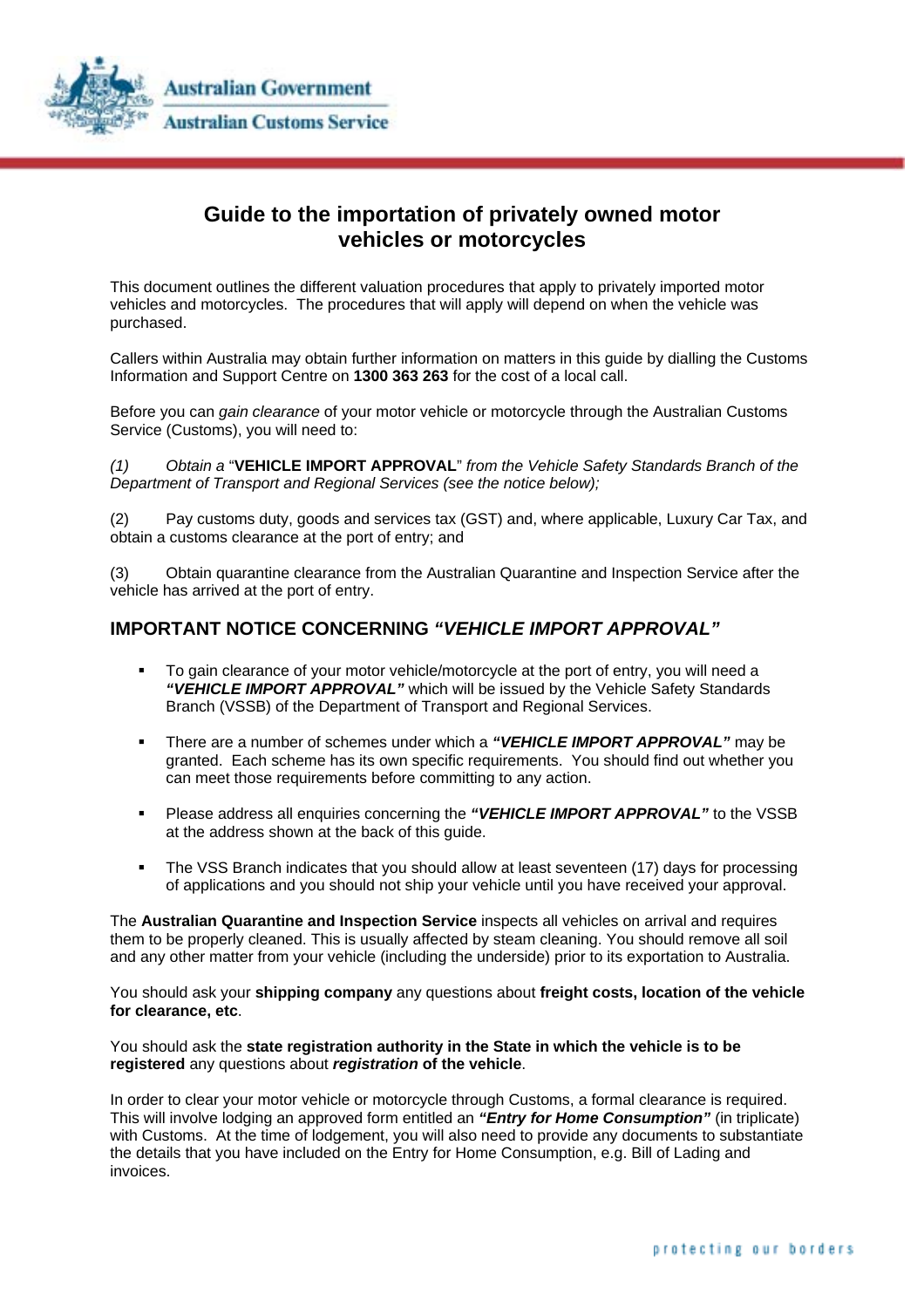Customs imposes a cost recovery fee for the processing of import entries. The amount of this fee depends on whether the entry is lodged electronically or is a documentary (manual) entry and the number of entry lines.

You may, if you wish, seek advice from a *customs broker* about the importation and Customs clearance of your vehicle. While this is not a requirement, many importers do so because of the information requirements of Customs and the possibility of penalties being imposed for the supplying of incorrect or misleading information. You will find a listing in the yellow pages of the local telephone directory under Customs Brokers/Agents.

To enable Customs to determine the value of your vehicle, you must present your passport, all purchase documents, bills of sale, registration papers, service records and shipping Bill of Lading together with any other documents that may assist Customs in determining the *customs value.* 

# DETERMINING THE CUSTOMS VALUE

The customs duty payable is based on the *customs value.* 

### **For Vehicles Purchased Before 2 March 1998**

**Customs value** is normally calculated in the following manner:

- First, take your **purchase price** in the foreign currency and add to that the cost of any modification or improvement work done on the vehicle. **Do not** add the cost of routine maintenance or repairs for normal wear and tear.
- Next, from the above figure, deduct depreciation which will be calculated in the following way:
	- **Depreciation** is calculated on the basis of 5% for the **first completed calendar month of ownership and use** and 1% for each completed calendar month of ownership and use thereafter up to a maximum of 76% (i.e. six years ownership).
	- **Ownership and use** is determined by documentation in the importer's name (purchase documents, bills of sale, registration papers, service records, etc.) and extends from the date of purchase or delivery (whichever is the later) until the date the owner or the vehicle left the foreign country (whichever is the earlier).
- Next, the **purchase price is converted to Australian dollars** using the official rate of exchange on **the date of export** of the vehicle from the place of export.
- The figure that has been obtained is called the *customs value*.

*The above formula for calculating the customs value is not normally used where:* 

- the purchaser cannot present to Customs at the port of importation satisfactory purchase documentation such as invoices, receipts, etc. which verify the full purchase price of the vehicle;
- the vehicle has been purchased overseas at only a token or nominal price;
- between the date of purchase of the vehicle and its subsequent importation into Australia its value has altered *considerably* due to the following occurring:
	- the addition of significant accessories, fittings or options, major restoration, modifications or any improvements (excluding any necessary repairs of a minor nature and routine maintenance); or
	- significant damage (not normal wear and tear) has occurred;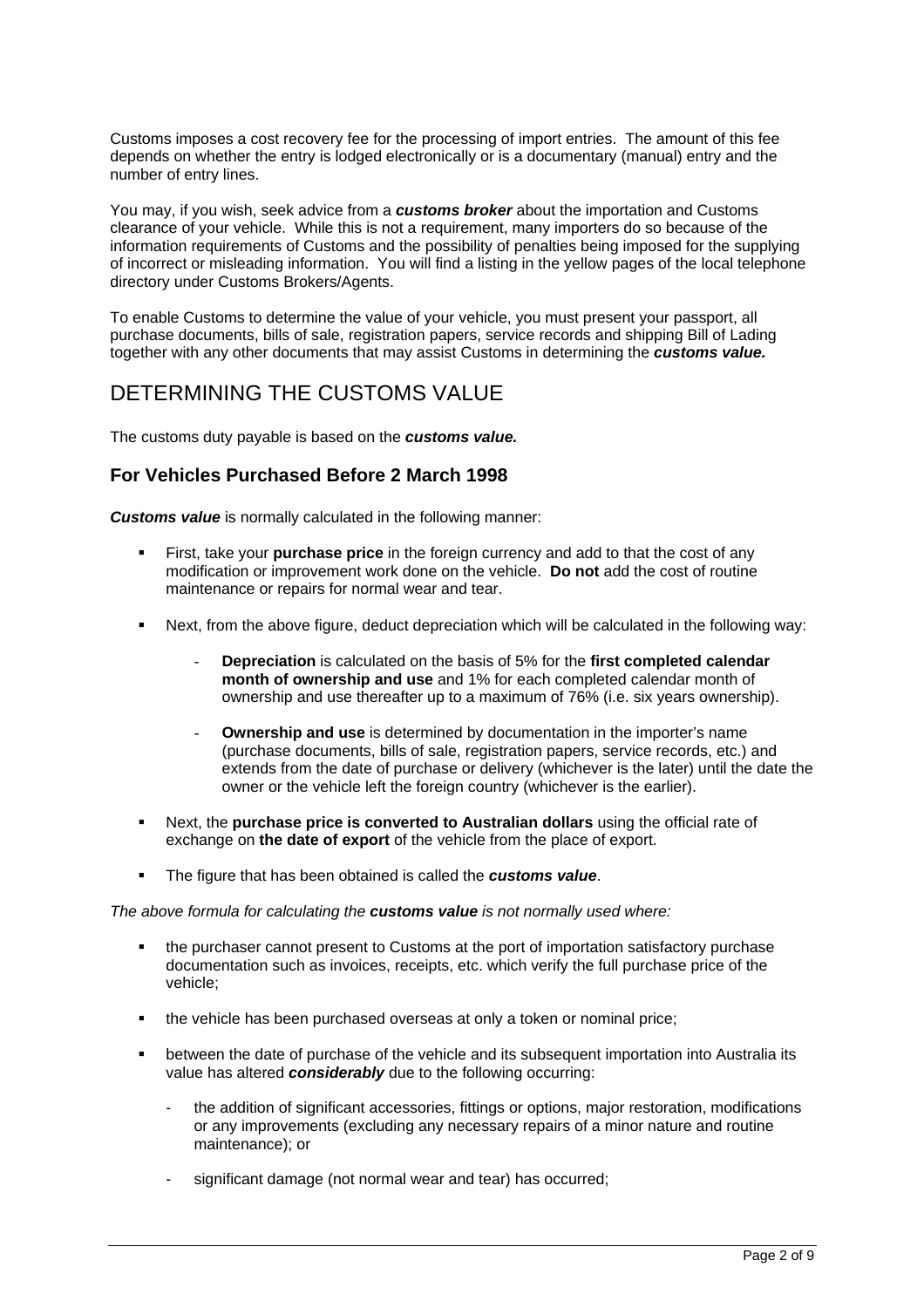sufficient and reliable information (Section 160 of the *Customs Act 1901*) is not available to a Collector of Customs.

Where any of the above situations have occurred, the *Alternate Method of determining the customs value* will be considered.

#### *\*Alternate Method of determining the customs value*

The *customs value* will be determined as **40% of the current Australian market value of the vehicle.** Normally, Customs will use a recognised dealer's guide to determine market value. Where the value is not shown for a particular vehicle or this method is considered unsatisfactory, the importer will be responsible for obtaining a *bona fide* market value from a recognised expert in the motor vehicle industry.

### **For Vehicles Purchased on or after 2 March 1998**

*Customs value* is calculated in the following manner:

- First, take your **purchase price** in the foreign currency and add to that the cost of any modification or improvement work done on the vehicle. **Do not** add the cost of routine maintenance or repairs for normal wear and tear.
- Next, the **purchase price is converted to Australian dollars** using the official rate of exchange on **the date of export** of the vehicle from the place of export.
- The figure that has been obtained is called the *customs valu***e**.

*The above formula for calculating the customs value is not normally used where:* 

- the importer cannot demonstrate that the sale under consideration took place with the purpose of exporting the motor vehicle or motorcycle to Australia;
- the purchaser cannot present to Customs at the port of importation satisfactory purchase documentation such as invoices, receipts, etc. which verify the full purchase price of the vehicle;
- the vehicle has been purchased overseas at only a token or nominal price;
- between the date of purchase of the vehicle and its subsequent importation into Australia its value has altered *considerably* due to the following occurring:
	- the addition of significant accessories, fittings or options, major restoration, modifications or any improvements (excluding any necessary repairs of a minor nature and routine maintenance); or
	- significant damage (not normal wear and tear) has occurred;
- sufficient and reliable information (Section 160 of the *Customs Act 1901*) is not available to a Collector of Customs.

Where any of the above situations have occurred, the *Alternate Methods of determining the customs value* will be considered.

#### *\*Alternate Methods of determining the customs value*

There are several alternate methods to determine the customs value of privately owned motor vehicles or motorcycles. However, to utilise these methods Customs needs to be in possession of relevant information including details concerning sales of equivalent vehicles, which have occurred "about the same time" as the vehicle to be valued. It is highly unlikely that the information necessary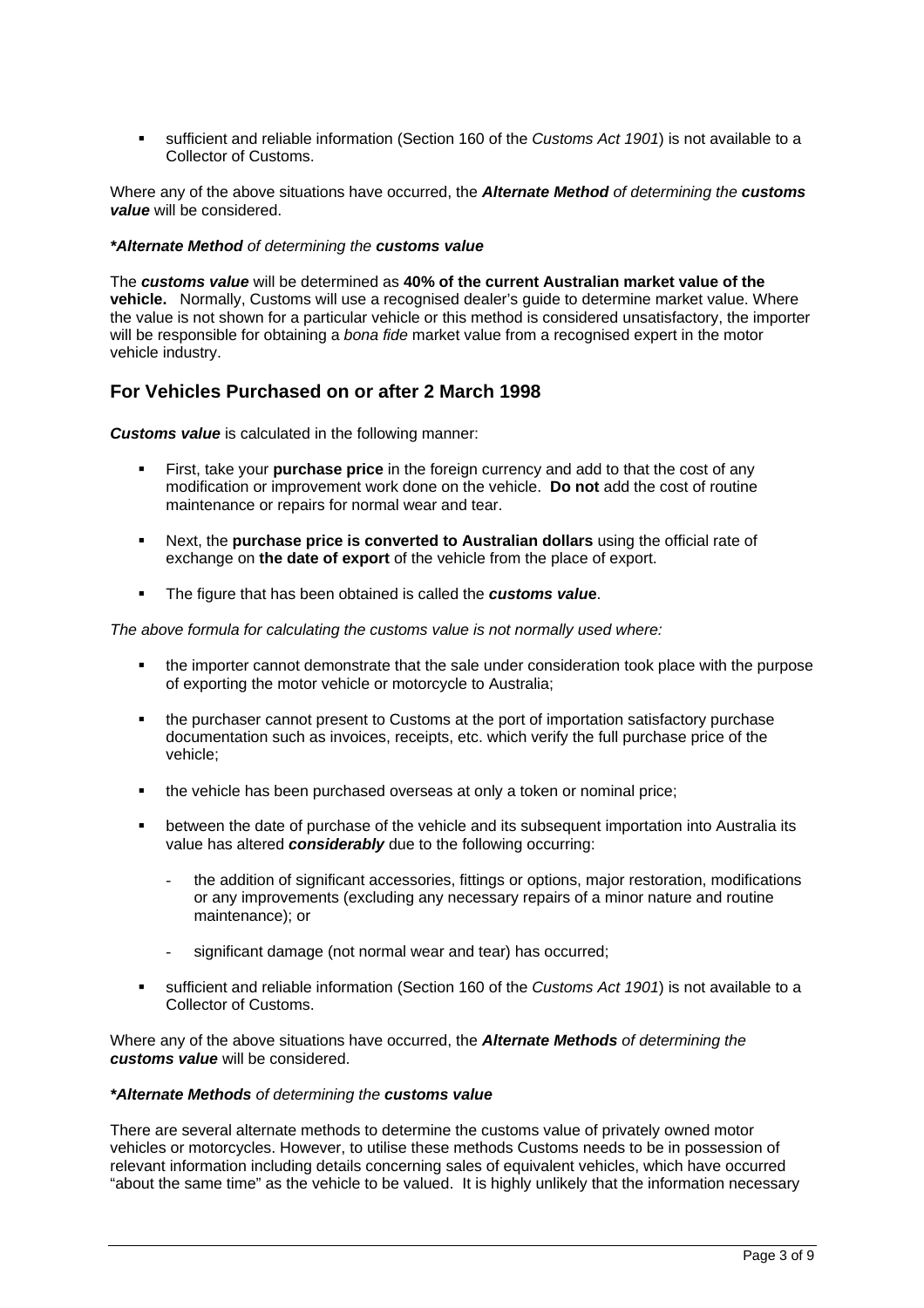to utilise these valuation methods would be available to Customs and the application of these methods would therefore not be practical.

The Fall-Back Deductive method is the most appropriate method for establishing the customs value of privately imported motor vehicles and motorcycles when it is unable to be determined using the previous methods. This method is based on the cost of the motor vehicle or motorcycle at the Australian wharf (i.e. the "landed cost"). The cost may be established by referring to an 'expert' appraisal. In this context, the 'expert' appraisal should provide a cost for the motor vehicle or motorcycle that is the appraisal cost as inspected at the point of importation.

Therefore, the 'expert' appraisal will not include post importation charges but will take account of any modifications or accessories that have been made or added to the motor vehicle or motorcycle prior to its importation to Australia. Once the Australian "landed cost" has been satisfactorily established, certain deductions (e.g. overseas freight and insurance) will be made by Customs. The value so determined will be the *customs value*.

#### **Importer's Responsibility to Obtain an Australian Valuation**

Where an 'expert' appraisal is necessary to establish the value of the motor vehicle or motorcycle, it is the importer's responsibility to obtain and pay for that service. Such appraisal must be to the satisfaction of Customs. Where Customs requires a further appraisal, the cost will be borne by Customs.

# DETERMINING THE VALUE OF THE TAXABLE IMPORTATION (VoTI)

The amount of GST payable is 10% of the value of the taxable importation (VoTI).

The VoTI is the sum of:

- **the customs value; and**
- **the customs duty; and**
- the amount paid or payable:
	- for the international transport of the vehicle; and
	- to insure the vehicle for transport (to the extent that the amount is not included in the customs value).

For a "passenger" motor vehicle where the customs value was \$1000, the general rate of customs duty was 10% and international transport and insurance was \$150, the calculation would be:

| Customs value                              | \$1,000.00 |         |
|--------------------------------------------|------------|---------|
| Customs duty @ 10%                         | \$100.00   | Payable |
| Plus international transport and insurance | \$150.00   |         |
| VoTI                                       | \$1,250.00 |         |
| GST (10%)                                  | \$125.00   | Payable |

Therefore the amount payable is **\$100.00** + **\$125.00** = **\$225.00**. These figures are valid for vehicles with a value less than the Luxury Car Tax (LCT) threshold. For details on the effect of the LCT and on the LCT threshold value, please see below.

# LUXURY CAR TAX

In addition to GST, LCT is levied on vehicles above a certain value. The LCT threshold, the value above which the LCT becomes payable, is a GST-inclusive value, equal to the Australian Taxation Office's car depreciation limit. For the 2004-05 financial year, the LCT threshold is \$57,009.

The LCT value is calculated as the sum of the value of the taxable importation (VOTI – see preceding section) plus the amount of GST payable. The LCT rate is 25%. The LCT threshold includes GST. LCT is payable on the amount by which the LCT value exceeds the LCT threshold after excluding the GST applicable to that amount above the LCT threshold. An example of how to calculate the LCT is provided on page 7.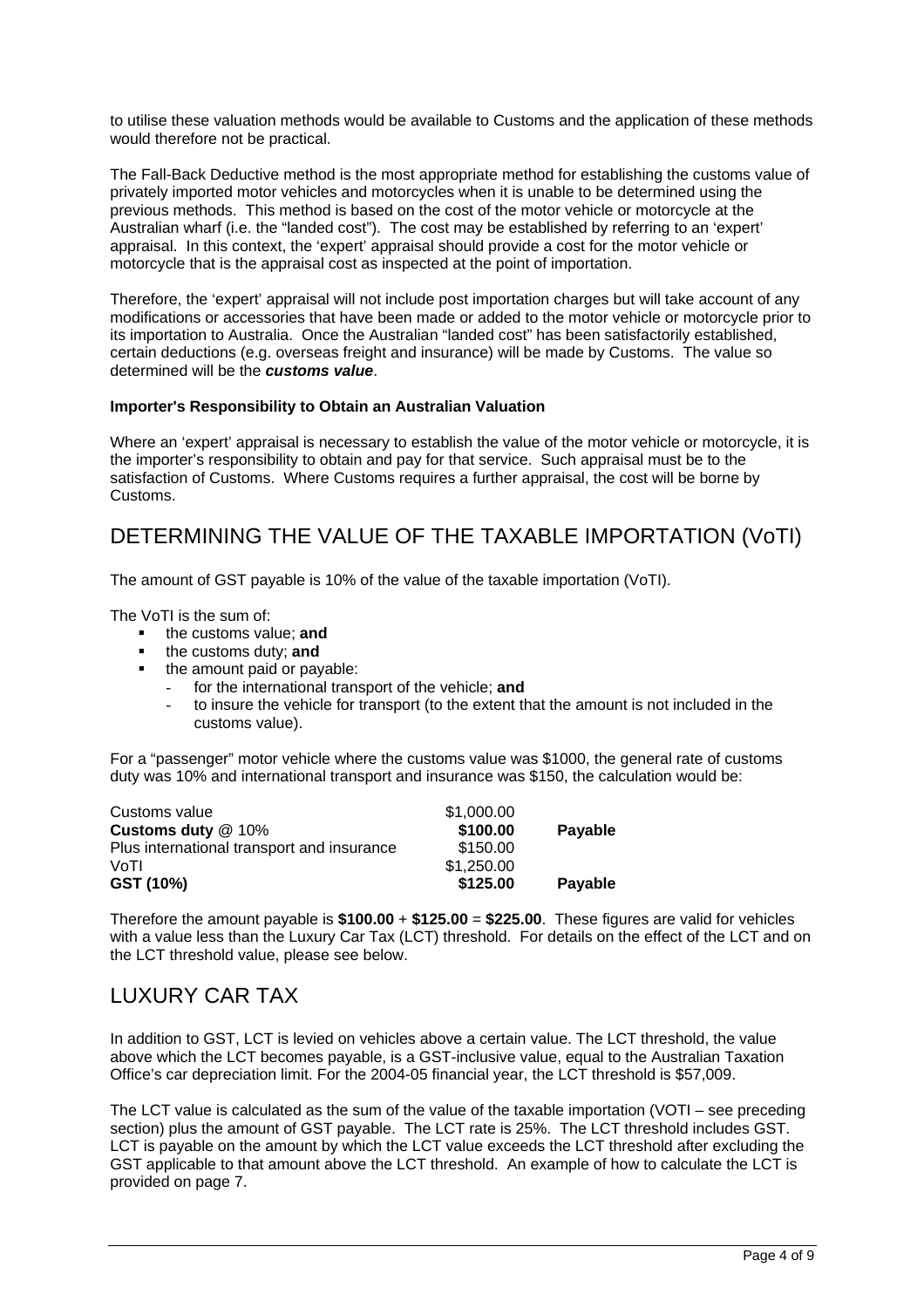LCT does not apply to motorcycles or to vehicles with a designed load carrying capacity of 2 tonnes/ 9 passengers or more.

### **APPLICABLE RATES OF CUSTOMS DUTY**

NOTE: Listed below are the general rates of customs duty in operation on 1 January 2005. Motor vehicles that are manufactured or that originate in certain countries may be eligible for concessional rates of customs duty. It is in your interest to confirm the rate of customs duty applying as well as other relevant information prior to shipment as these matters change from time to time.

PASSENGER VEHICLES OF AN AGE OF LESS THAN 30 YEARS (new or used, including sedans, station wagons & four wheel drive vehicles, *except those defined in the Customs Tariff Act 1995 as "off road four wheel drive" vehicle*s):

Customs duty  $= 10\%$  $GST = 10%$ LCT:May apply

PASSENGER VEHICLES OF AN AGE OF 30 YEARS OR MORE (vehicles 30 years or more old are subject to GST only):

| Customs duty | $=$ None   |
|--------------|------------|
| <b>GST</b>   | $= 10\%$   |
| LCT:         | May apply. |

OTHER VEHICLES *(including "off road four wheel drive" vehicle*s):

| Customs duty | $= 5\%$    |
|--------------|------------|
| GST          | $= 10\%$   |
| LCT:         | May apply. |

CAMPERVANS AND MOBILE HOMES:

| Customs duty | $= 10\%$   |
|--------------|------------|
| GST          | $= 10\%$   |
| LCT:         | May apply. |

MOTOR VEHICLES FOR THE TRANSPORT OF GOODS:

| Customs duty | $= 5\%$                                                   |
|--------------|-----------------------------------------------------------|
| GST          | $= 10\%$                                                  |
| LCT:         | No LCT if vehicle was designed to carry 2 tonnes or more. |

MOTORCYCLES (with reciprocating internal combustion piston engines only):

| Customs duty | $=$ None        |
|--------------|-----------------|
| GST          | $= 10\%$        |
| LCT:         | Does not apply. |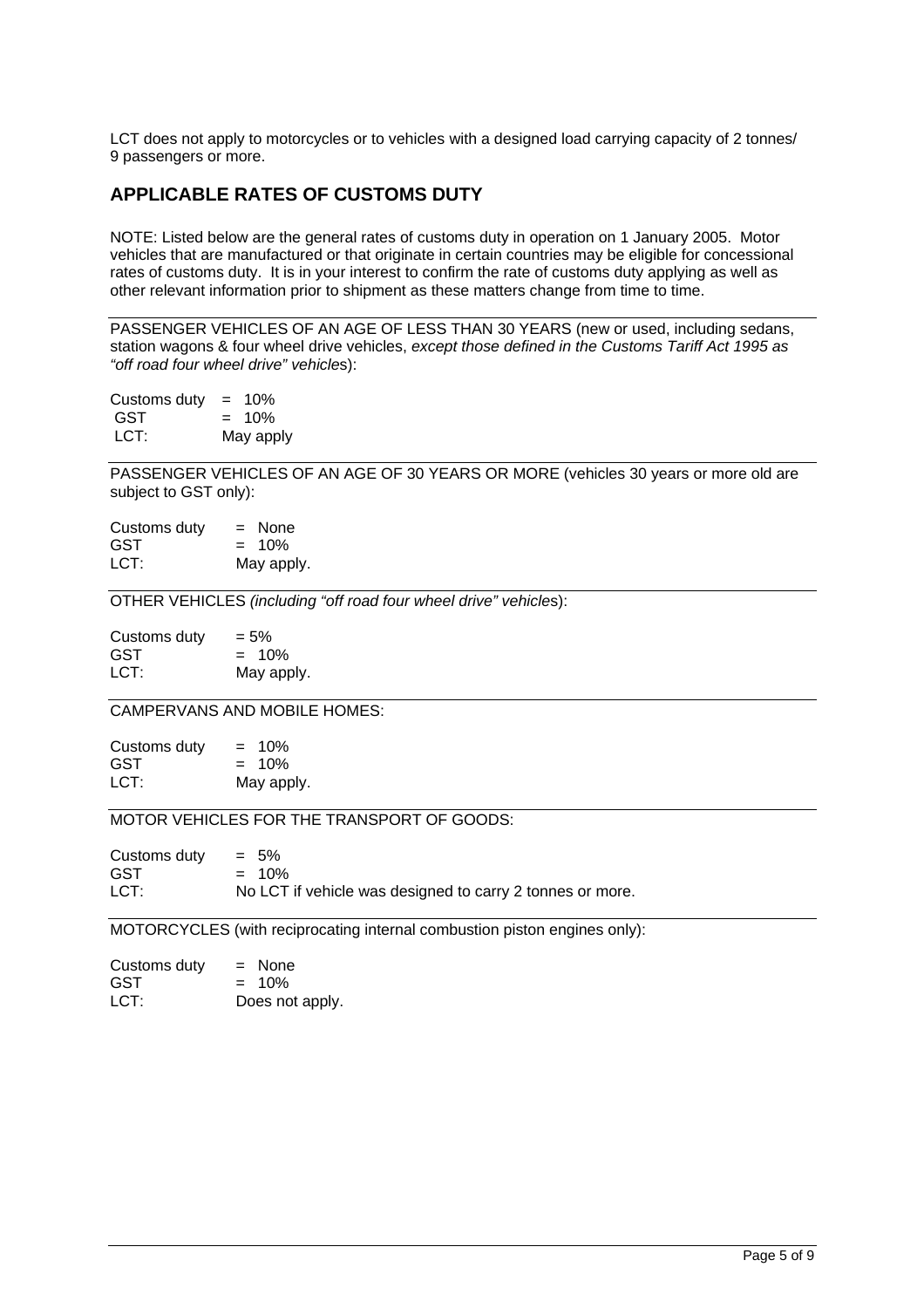### **CUSTOMS DUTY\*, GST AND LUXURY CAR TAX CALCULATIONS**

EXAMPLE: Calculation of customs duty and GST on a passenger motor vehicle less than 30 years old with a customs value of \$25,000 and international transport and insurance costs of \$1,500.

| <b>Customs Value</b>                | $= $25,000$        |
|-------------------------------------|--------------------|
| Customs Duty @ 10%                  | $= $2,500$ Payable |
| International Transport & Insurance | $= $1,500$         |
| Value of Taxable Importation        | $= $29,000$        |
| GST (10%)                           | $= $2,900$ Payable |
| <b>Total Customs Duty and GST</b>   | $= $5,400$         |

\* The calculation of the customs duty payable assumes that a general rate of customs duty applies.

EXAMPLE: Calculation of customs duty, GST and LCT on a passenger motor vehicle less than 30 years old with a customs value of \$50,000 and international transport and insurance costs of \$2,000.

| <b>Customs Value</b>                | $= $50,000$        |
|-------------------------------------|--------------------|
| Customs Duty @ 10%                  | $= $5,000$ Payable |
| International Transport & Insurance | $= $2,000$         |
| Value of Taxable Importation        | $= $57,000$        |
| GST (10%)                           | $= $5,700$ Payable |
| Luxury Car Tax Value                | $= $62,700$        |

LCT is levied on vehicles with a value in excess of **\$57,009** (see the section on LCT on Page 5).

The calculation of the LCT is as follows:

LCT =  $25/100 \times 10/11 \times$  (luxury car tax value - luxury car tax threshold)  $= 25/100 \times 10/11 \times (\$62,700 - \$57,009)$  $= 25/100 \times 10/11 \times $5.691$  $= 25/100 \times $5,173.64$ = \$1,293.41 **Payable** 

Therefore, the total customs duty, GST and LCT payable on a passenger motor vehicle with a customs value of \$50,000 and international transport & insurance costs of \$2,000 is:

Customs duty **plus** GST **plus** LCT = \$5,000 **+** \$5,700 **+** \$1,293.41

= \$11,993.41 **Payable**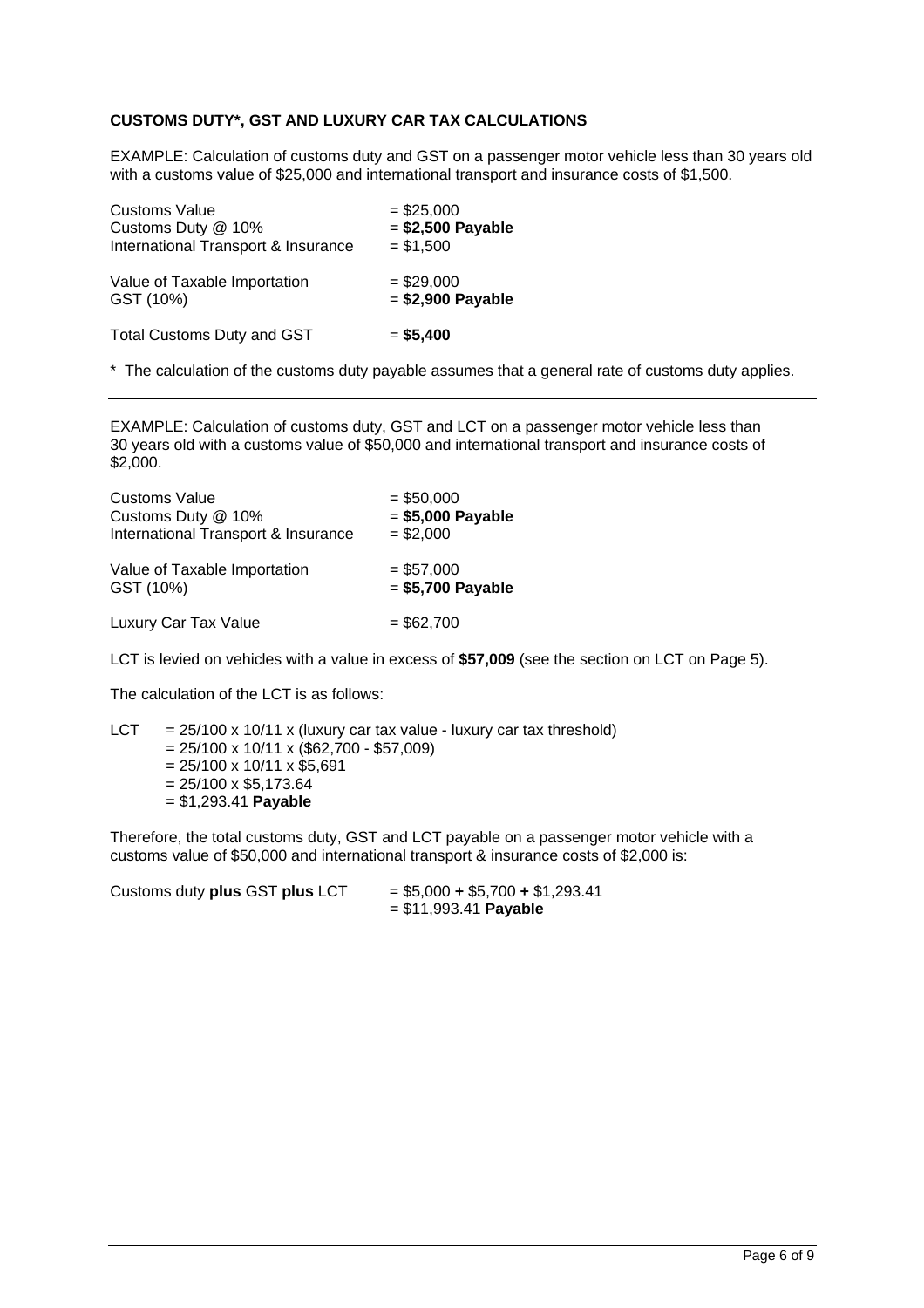# CALCULATION SHEET FOR PRIVATELY IMPORTED MOTOR VEHICLES AND MOTORCYCLES

### 1. CUSTOMS VALUE IN AUSTRALIAN DOLLARS

(refer to Pages 2 to 5 for instructions on how to calculate the value of your vehicle in Australian dollars)

| 2. PLUS CUSTOMS DUTY @ %<br>(refer to Page 6 for the rate of customs duty for your vehicle) | $=$ \$ |
|---------------------------------------------------------------------------------------------|--------|
| 3. PLUS INTERNATIONAL TRANSPORT & INSURANCE<br>(refer to your carrier for these charges)    |        |
|                                                                                             | $=$ \$ |
| 4. TOTAL (OF 1,2 & 3)                                                                       | $=$ \$ |
| 5. GST (=10% of 4 above)                                                                    | $=$ \$ |
| 6. TOTAL CUSTOMS DUTY AND GST PAYABLE<br>(equals the total of the amounts shown at 2 and 5) | = \$   |

**PLEASE NOTE:** If the LCT value of your vehicle is in excess of **\$57,009** (see the section on LCT on Page 5), you will be required to pay LCT. To find out whether you are liable for LCT, please add the amounts shown at 4 and 5 above. If this amount exceeds \$57,009 please continue the calculation as shown below.

| 7. TOTAL OF 4 & 5 ABOVE | $=$ \$                                                                                        |
|-------------------------|-----------------------------------------------------------------------------------------------|
| 8. Excess value for LCT | $=$ Luxury car tax value less luxury car tax threshold<br>$=$ Amount shown at 7 less \$57,009 |
| 9. LCT CALCULATION      | $= 25/100 \times 10/11 \times$ excess value (i.e. amount shown at 8)                          |
| 10. Total payable       | $=$ Amount shown at 6 plus amount shown at 9<br>$=$ \$                                        |

**NOTE:** Australian manufactured vehicles are not subject to customs duty but are liable to GST and LCT. Re-imported Australian vehicles do not require a Vehicle Import Approval provided they are fitted with a valid Australian Compliance Plate or have been previously imported into, and registered in, Australia.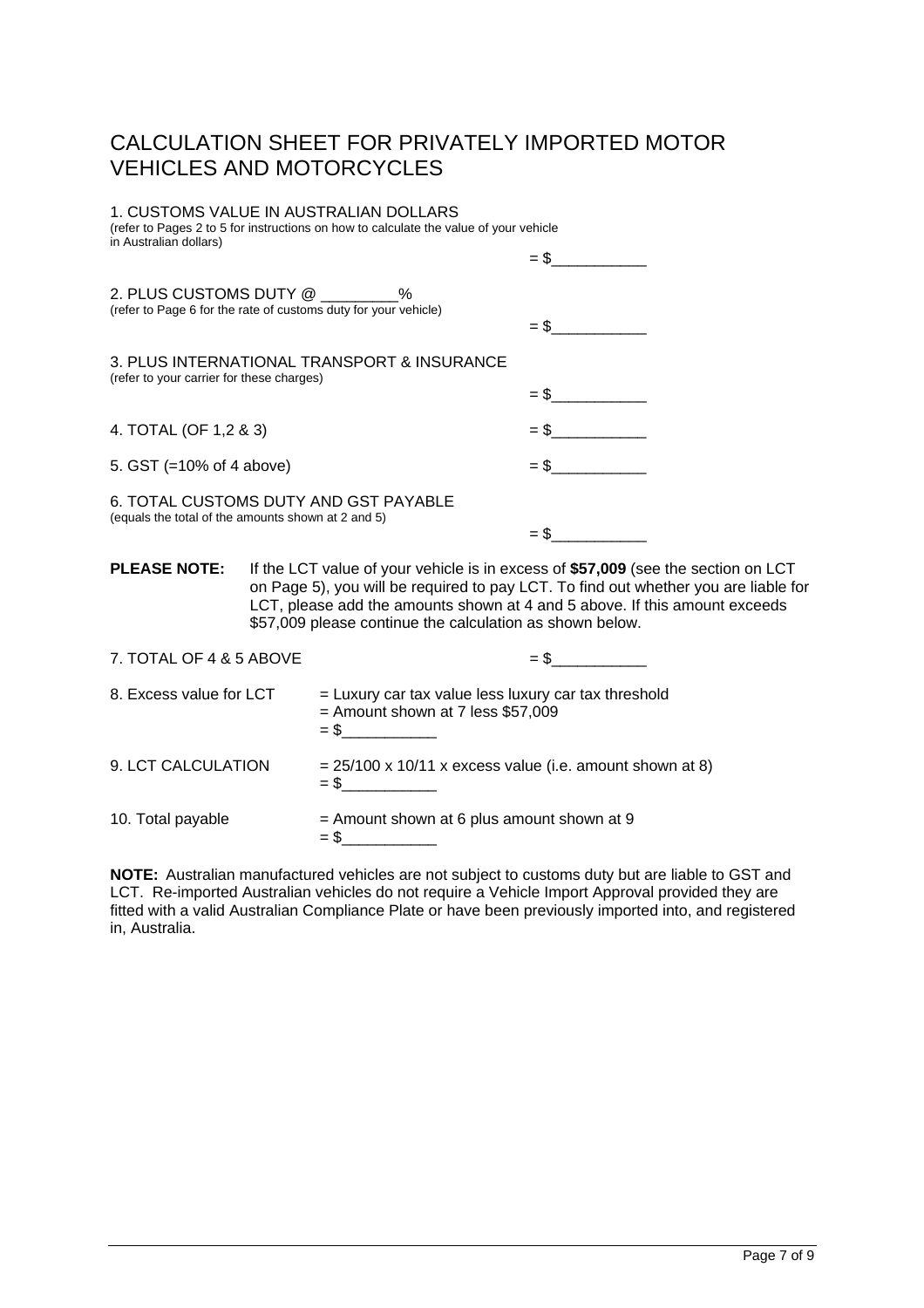# PLEASE READ THIS IMPORTANT NOTICE

This leaflet is not a legal document. It is *a guide* to current policy only.

No decisions on payment of customs duty, GST and, where applicable, LCT can be made on your vehicle until the vehicle arrives at the port of clearance and all relevant information is given to the Australian Customs Service.

The information in this leaflet was current when this leaflet was issued in January 2005.

A Vehicle Import Approval must be obtained before you attend a Customs office to clear your vehicle.

As advised on the front of this pamphlet, it may take up to seventeen (17) days to have a Vehicle Import Approval issued.

A Vehicle Import Approval should be obtained before the vehicle is shipped to Australia.

Should you require more information in relation to the clearance of motor vehicles, you should direct your enquiry to the Customs office in the state through which you intend importing the vehicle.

You should remember that Customs has no control or authority over motor vehicle or motorcycle specifications or registration requirements in Australia. Questions relating to the registration of motor vehicles *must* be directed to the registration authority in the state in which you intend to use the motor vehicle.

It is an offence under Australian Customs legislation to provide incorrect or false information to a Customs officer when entering goods.

Penalties for such offences can be severe and can, in some cases, include forfeiture of the goods concerned. Such forfeiture would be in addition to other penalties.